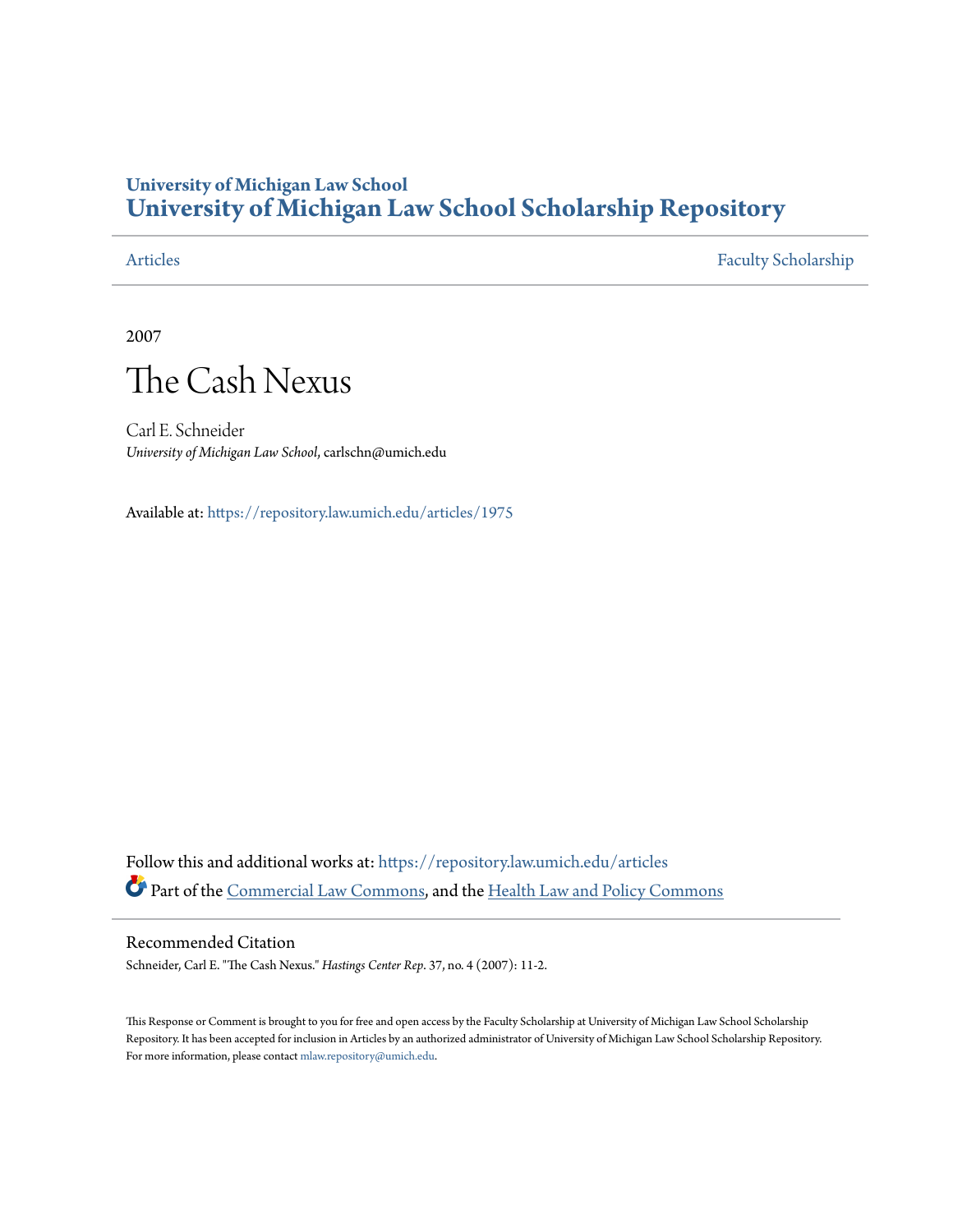## **at lavv**

# **The Cash Nexus**

by Carl E. Schneider

If *you attempt to shave too closely in money matters--grabbing when a patient*  ... *[is] so low that it is no longer decent to take fees; or hungrily holding watches, jewelry, or other articles as security for payment of your fees; or compelling their wounded or half-dead owners to pawn or sell them for your benefit; or [being}* . . . *too vigorous in your efforts to collect fees*  from persons in narrow circumstances-*[this] would not only be brutal barbarity, but would be very apt to* ... *create a widespread community feeling of hostility against you .* ... *It is almost better to be defrauded than to collect your fees* by *such method ...* 

### -Daniel Webster Cathell *The Physician Himself*

ourts and legislatures have labored for decades to protect patients' choice of medical treatments, even though patients seize that gift less eagerly than lawmakers expect. Yet while courts have rushed to build the whited sepulchre of informed consent, they have fled from a related problem that patients actually yearn to solve and that actually can be amelioratedthe plight of patients who perforce agree to a treatment before they know its costs and who receive a bill both unrelated to the treatment's value and several times what an insured patient would pay.

Increasingly, patients must be consumers in the medical marketplace. This frightens patients, and should. Medical bills can be as alarming and baffling as medical ailments. The costs of illnessparticularly medical bills-contribute to

more than half the personal bankruptcies in the United States. Even insured patients may find themselves paying for uncovered services that can be both numerous and dear. Furthermore, managed care's effort to subdue health costs by inducing doctors to save money has been badly battered, and the new cry is to give patients such inducements instead. "Consumer-directed health care" makes patients consumers by asking them to purchase insurance programs shrewdly and by using high deductibles (one to five thousand dollars) and health savings accounts to make them purchase specific treatments. In short, individually we must increasingly worry about buying care wisely, and nationally we must worry about our latest adventure in financing health care.

So why should courts protect patients as consumers? You, dear consumer, should protect yourself (caveat emptor) by evaluating what you buy, and the market should protect you by disciplining vendors who compete for your business. Evangelists of consumerdirected health care fondly imagine just such a market.

Really? You arrive at the doctor's office or the hospital and are told to sign a contract. Like this:

In consideration of hospital services rendered to the patient, I jointly or severally, do hereby agree to pay Athens Regional Medical Center any and every account presented to me, or us jointly or severally, for said service or services in accordance with the rates and terms of the hospital.<sup>1</sup>

In other words, "Do you want help? Sign a blank check. We'll fill it in later. As we wish." You do want help, so you sign. (And even if you don't, accepting services binds you to pay for them.)

Consumer! You must shop for capable care at palatable prices. True, doctors don't advertise prices. So you telephone: "I'm a good consumer trying to direct my health care. How expensive is Dr. Jones?" Even if a human being answers, even if the human being thinks this question tolerable, what answer can you fairly expect? Do you know how long your visit will be? What services you will need? Which of the myriad insurance policies you have? If you don't knowand who does?--what doctor's staff can predict the charges? (And finding out fees is a dream compared to ascertaining the quality of the doctor's work.)

Or you ask the clerk about the hospital's prices. The clerk has no idea and resents your impudence. You press up the ladder. Still no idea, still more resentment. After you are discharged, you receive an ingeniously indecipherable bill that no one will explain. Eventually, you discover that bills are

determined according to the hospital's "Charge Master," a confidential list of charges made by the hospital for all its goods and services, which is used to compute charges for all private commercial patients who are treated on a fee-for-service basis. The Charge Master is compiled and maintained by the hospital's chief financial officer on the hospital's computer system. In 1991, the Charge Master contained approximately 295 pages and listed prices for approximately 7,650 items [and today it would usually be several times that number]. The Charge Master is considered confidential proprietary information and is not shown to anyone other than the officers and employees of the hospital and authorized consultants. The Charge Master is adjusted on a weekly basis to reflect current cost